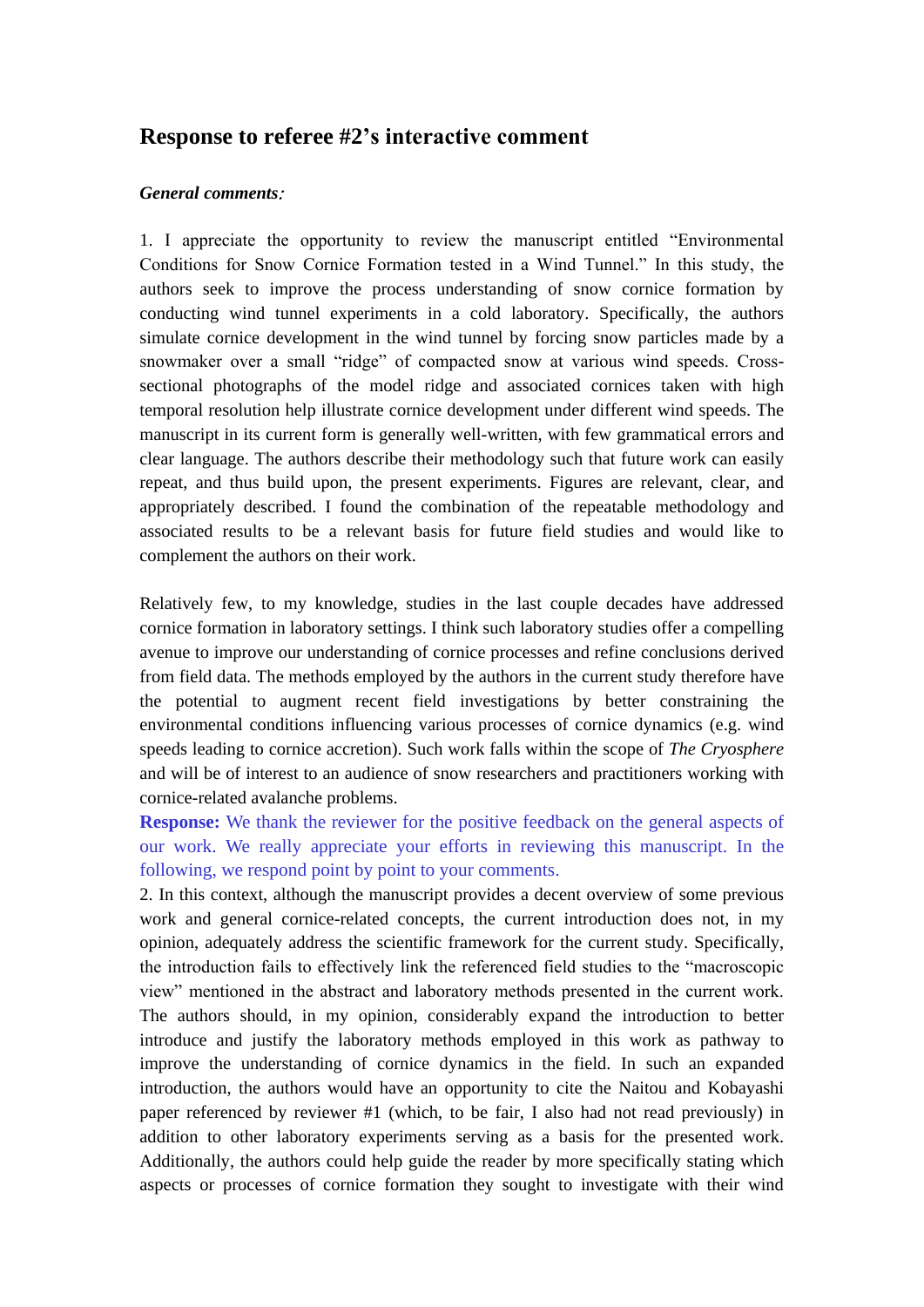tunnel experiments  $-$  e.g., explicitly state what processes currently unresolved by field studies you hope to address in the laboratory. See also the specific comments related to content in the introduction.

**Response:** Thank you for this valuable suggestion. We have expanded the introduction by adding the following paragraph:

"Cornice accretion and scouring have only been measured in few field and laboratory environments: A notable exception is Naito and Kobayashi (1986), who proposed that the suitable wind speed for cornice growing process both in the wind tunnel and the field is between 4 to 8 m  $s^{-1}$ . In a moist Arctic environment, Vogel et al. (2012) determined that cornice accretion occurred during periods with hourly maximum wind speeds of  $12 \text{ m s}^{-1}$  and observed cornice scouring when the maximum hourly wind speeds were as low as 15 m  $s^{-1}$ . Hancock et al. (2020) used 5 m  $s^{-1}$  as a conservative lower threshold for snow transport for cornice accretion which is the threshold wind speed for particles for entrainment. To explain the huge gaps in the threshold value in field observation results and the inner growth mechanism from a physical point of view, wind tunnel experiments in a cold laboratory at WSL/SLF are presented to quantitatively investigate the cornice formation process."

In the discussion, we added:

"The gaps found between different observations are mainly caused by the different snow surface conditions. In Gruvefjellet, the snow surface is relatively hard, which means the threshold wind speed for snow particle entrainment is high. No matter what kind of snow surface there is, the threshold wind speed for cornice accretion can be roughly estimated by the threshold wind speed for particle entrainment. The threshold wind speed for cornice scouring can be roughly estimated at 2.75 times of threshold wind speed."

3. My other major concern with the manuscript in its current form stems from the results and discussion in Section 3.2. In general, I think splitting the combined results and discussion section here could help with clarity (e.g. split the calculations and numerical results into a results section and the associated discussion into its own section). However, the main issue stems from the selection of the appropriate wind speed range for cornice growth in the field. The authors cite our 2020 paper as stating the wind speed range for cornice growth in the field is  $12-30$  m s<sup>-1</sup>.

Unfortunately, this is a mischaracterization of the results from that paper. Vogel et al. (2012) determined cornice accretion occurred during periods with hourly maximum wind speeds of 12 m s<sup>-1</sup> and observed cornice scouring when maximum hourly wind speeds were as low as 15 m s<sup>-1</sup>. In our 2020 work, the temporal constraints on our TLS measurements of cornice accretion were relatively poor and did not allow us to effectively determine a lower threshold wind speed for which cornice accretion begins to occur. Instead – and admittedly this is a weakness in that study – we simply used 5 m  $s<sup>1</sup>$ as a conservative lower threshold for snow transport (and therefore, we assumed, cornice accretion) derived from the literature. Accordingly, although the comparison between the authors' experiments and field studies from lines 172 – 202 is interesting and relevant for this work, I think the authors should redo their calculations with a more appropriate  $U_{12.8}$ value.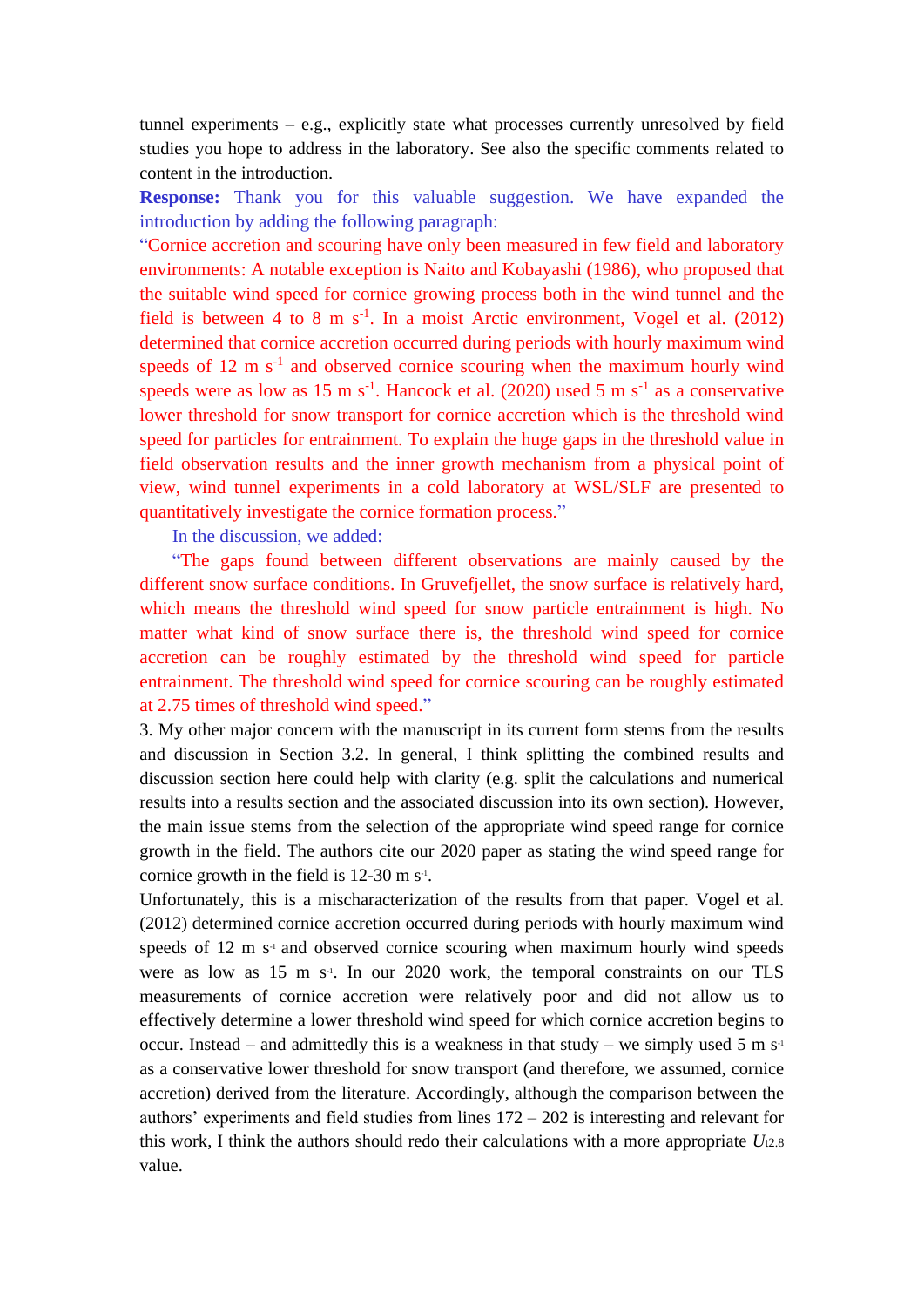My suggestion here would be to consider that field studies often struggle to determine the threshold wind speeds for cornice accretion and/or scouring due to temporal or spatial constraints on data acquisition. Laboratory experiments such as the current study can help better determine these thresholds, and therefore one option would be to extrapolate a "field" *U*t2.8 based on your measured *U*t0.4 and a logarithmic wind profile. This would then allow the authors to discuss how their results can help address gaps in field studies (e.g. more specifically constrain the wind speeds at which cornice accretion happens, with the wind speeds expressed for the height at which standard meteorological observations occur). In the conclusions, however, I would appreciate a link between your measurements (e.g. cornice growth occurs between  $3.5$  and  $6 \text{ m s}^{-1}$ ) and the corresponding "field" wind speeds which will be more relevant, especially, for practitioners interested in your work.

**Response:** Sorry for our misleading expressions using *U*t0.4 and *U*t2.8. Here, it is not suitable for us to use the logarithmic wind profile to link the laboratory experiments and field observations for the following reasons:

1) A well-developed boundary layer cannot be generated in the ring wind tunnel.

2) The wind speed sensor is installed at the height of 0.4 m in the inlet of section S2, 0.5 m upstream of the ridge edge, which is not the real wind speed over the cornice (0.125 m in height, as shown in Figure 1 ), while the field observation station is located 400 m upstream of the cornice study site that contains a 220 m plateau ridgeline, which is also not the real wind speed over the cornice, moreover there is a height difference between the field observation station (Gruvefjellet met station, 464 m a.s.l.) and the cornice study site (about 460 m a.s.l., Figure 2 in the paper of Vogel et al. 2012).

Thus, we used the **nondimensionalization method** to unify the wind speed range between field studies and our laboratory works, using the threshold speed. In our experiments, the cornice accretion starts after the wind speed exceeds the threshold wind speed  $(3.2 \text{ m s}^{-1})$  with enough snow supply, and no cornice formation when the wind speed is below it (e.g.,  $3.0 \text{ m s}^{-1}$ ). In field observation, Vogel et al. (2012) surmised that cornice accretion proceeded during both entire snow seasons (46h in 2008/2009, 54h in 2009/2010), when wind speeds averaged 12 m s<sup>-1</sup>, with a minimum of at least 10 m s<sup>-1</sup>, marking the lower limit of the cornice accretion; Eckerstorfer et al. (2012) measured that the initial cornice accretion started along the plateau edge during the first snowfall (10-12, Oct. 2010) with maximum wind speeds of  $11 \text{ m s}^1$ , which is lower than the observation result of Vogel et al. (2012). Thus, by analyzing the time series of wind speed data from Gruvefjellet meteo station [\(http://158.39.149.183/Gruvefjellet/index.html\)](http://158.39.149.183/Gruvefjellet/index.html), we can conclude that the corresponding averaged wind speed is about  $7.37 \pm 0.97$  m s<sup>-1</sup> (and mean friction velocity is about 0.288 m s<sup>-1</sup> using  $z_0 = 10^{-4}$  m) when the maximum wind speed is in the range of  $10.5 \sim 11.5$  m s<sup>-1</sup>. Considering the harder snow surface in Gruvefjellet (Eckerstorfer et al., 2012), this wind speed value is comparable to the threshold wind speed in previous literature. For the wind in the field is more gusty and turbulent compared to the wind tunnel, the actual threshold wind speed value for cornice growth in the non-dimensional calculation should equal the maximum value of the threshold wind speed measured in the field, according to the study of Li et al. (2020, DOI:  $10.1029/2019$ GL086574). Thus, we chose the maximum wind speed value 11 m s<sup>-1</sup> as the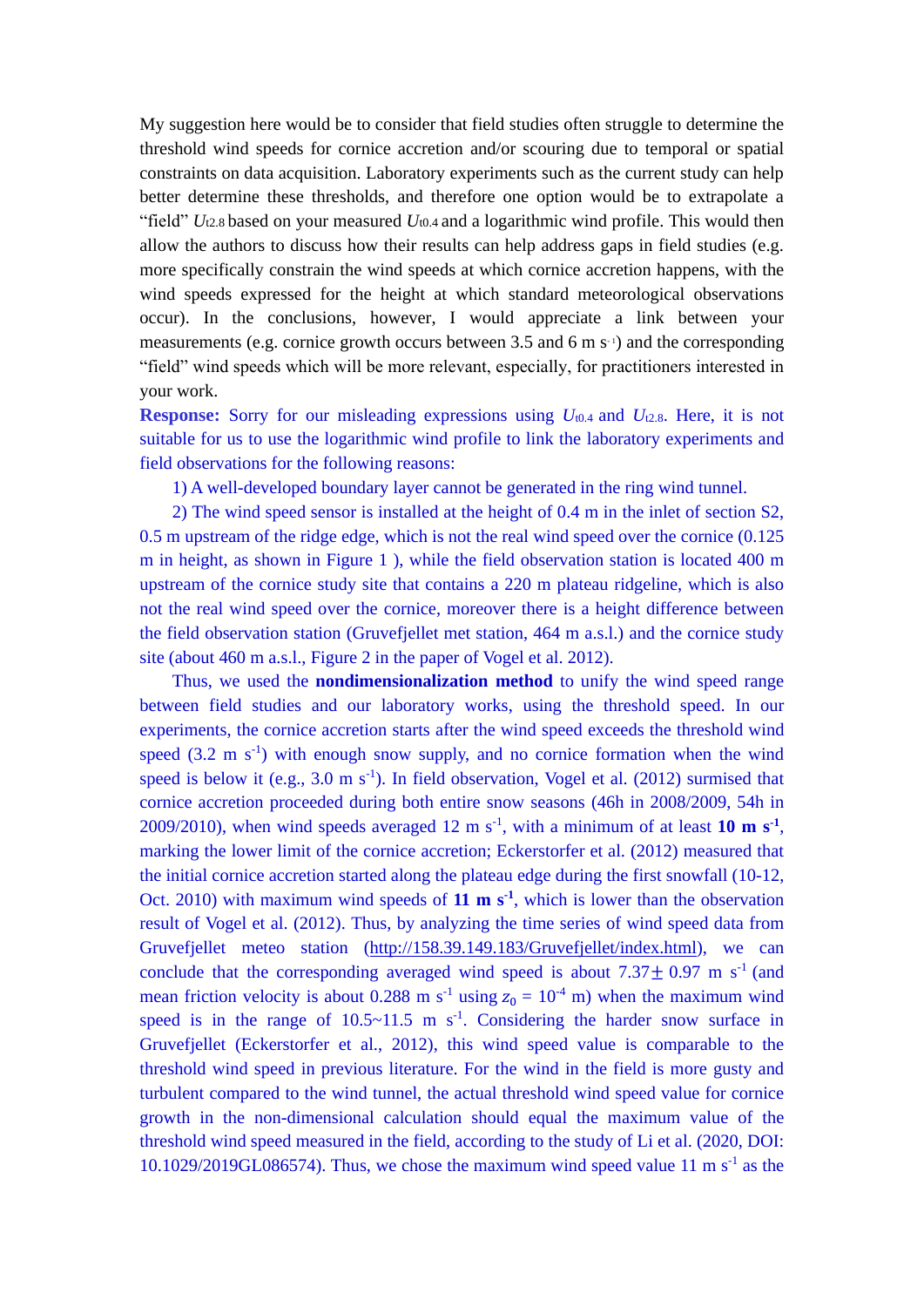comparison value with the threshold wind speed in our laboratory experiment where the wind condition is stable and steady. The nondimensional velocity is then defined as:  $\tilde{u} =$  $u_{ref}$  $\frac{u_{ref}}{u_{t\_ref}} = \frac{u_*}{u_{*}}$  $\frac{u_{*}}{u_{*t}}$ , in which  $u_{ref}$ ,  $u_{*}$  are the wind speed at the measurement height and friction velocity, respectively, and  $u_{t\_ref}$ ,  $u_{*t}$  are the corresponding threshold wind speed at the measurement height and threshold friction velocity, respectively.

In summary, we used the **nondimensionalization method** to avoid all the problems of the uncertainty to choose the roughness length and reference height of the measured wind speed, and only need to figure out the threshold wind speed (when cornice accretion starts), which is a good way for extending our works to the field investigations.

To avoid misunderstanding, we revised the description of lines 172 to 178 as: "Estimates of the threshold wind speeds for cornice accretion (Vogel et al., 2012; Hancock et al., 2020) are compromised by temporal or spatial constraints on data acquisition. Based on this, we made an estimation of the appropriate wind speed using a non-dimensional method to unify the wind speeds in the wind tunnel and fields. The non-dimensional mass concentration of snow particles can be estimated in the following steps:

1) Dimensionless wind speed  $\tilde{u}$  can be calculated as the ratio of wind speed at the measured site relative to the threshold wind speed measured at the site when the cornice starts to grow:  $\tilde{u} = \frac{U_{0.4}}{U_{0.4}}$  $\frac{U_{0.4}}{U_{0.4t}} = \frac{U_{2.8}}{U_{2.8t}}$  $\frac{U_{2.8}}{U_{2.8t}} = \frac{u*}{u*}$  $\frac{u^*}{u^*t}$ . Here 0.4 m represents the sensor height in our experiment, 2.8 m represents the weather station wind speed measurement setup height in Gruvefjellet, and  $*$  represents the friction velocity over the cornice. In the field observation, Vogel et al. (2012) surmised that cornice accretion proceeded during both entire snow seasons (46 h in 2008/2009, 54 h in 2009/2010), when wind speeds averaged 12 m  $s^{-1}$ , with a minimum of at least 10 m  $s^{-1}$ , marking the lower limit of the cornice accretion; Eckerstorfer et al. (2012) measured that the initial cornice accretion started along the plateau edge during the first snowfall (10-12, Oct. 2010) with maximum wind speeds of  $11 \text{ m s}^{-1}$ . Considering more gusty and turbulent winds in the field, the maximum value for threshold wind speed is more comparable to our laboratory data (wind flow is more stable), we chose 11 m  $s^{-1}$  as the threshold wind speed in the field. Thus, dimensionless snow transport rate on the flat surface  $\widetilde{Q} = \frac{gQ}{g}$  $\frac{gQ}{\rho_a u_{\tau t}^3}$  can be calculated as

a function of the dimensionless wind velocity  $\tilde{u}$ . Several common formulas of the function are shown in Table 4."

We also added content to discussions:

"Our wind tunnel experiment results can resolve inconsistencies in these observations. From our wind tunnel experiment, we can conclude that the threshold wind speed for cornice accretion is very close to the threshold wind speed for particles entrained from the surface. The inconsistency in the threshold wind speed for cornice accretion is due to the different snow surface conditions. We can conclude from our experiment that: "Drifting snow is necessary for cornice formation. Only when the wind speed is over the threshold wind speed for particle entrainment, there exists an opportunity for particles to impact and stick on the edge surface, where accumulation is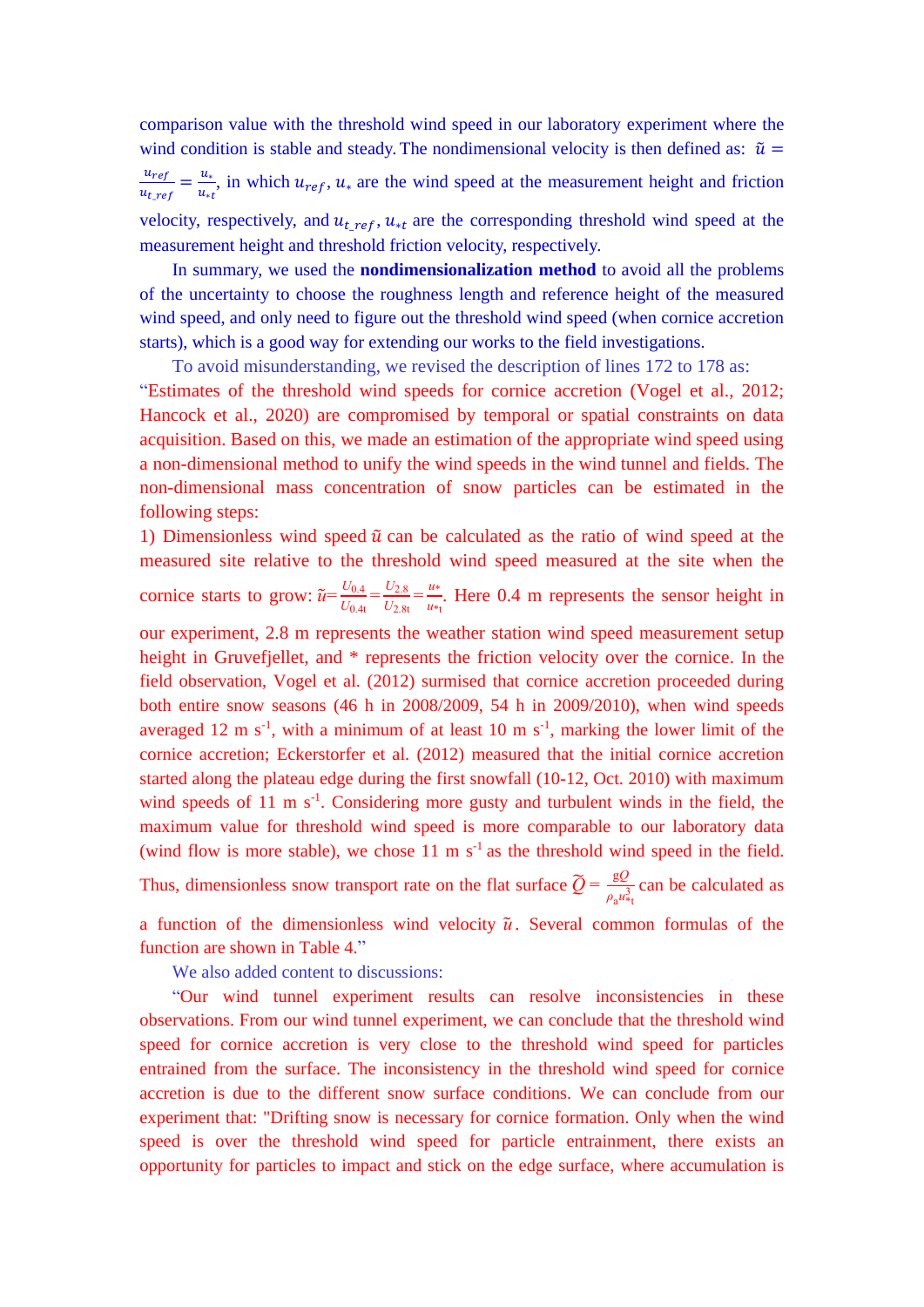the basis for the cornice formation. When the non-dimensional wind speed  $\tilde{u}$  is over 2.7, the scouring effect is much stronger than accretion so that no cornice forms, which is consistent with the Eckerstorfer et al. (2012) and Vogel et al. (2012) field observations." *Specific comments:* 

1. Title – I wonder if the title could be more specific than "environmental conditions" – would wind conditions be more appropriate?

**Response:** Thank you for the suggestion. We will revise the title to "Wind Conditions" for Snow Cornice Formation tested in a Wind Tunnel."

2. Line 16 – please clarify what the percentages refer to, or consider omitting the percentages altogether

**Response:** The percentages refer to the contribution of different types that causes secondary snow avalanche in the snow seasons 2006-2009 in Longyearbyen. For clarity, we have omitted the percentages in the revised manuscript.

3. Lines 27-31 – consider splitting this long sentence for clarity and readability **Response:** Thank you for pointing this out, we will revise it as:

"Indirect evidence was presented by van Herwijnen and Fierz (2014) that snow cornice only grows under moderate to high strength wind during or soon after the snowfall. The cornice width from observation is in remarkable agreement with the wind drift index calculated by the snow cover model SNOWPACK (Lehning and Fierz, 2008), which indicates that snow transport plays an important role in cornice formation."

4. Lines 36-38 – please revise this sentence, I don't understand what widely accepted hypothesis is referred to here

**Response:** We have deleted this sentence which might lead to misunderstanding: "Particles, which follow the changing wind direction locally as the flow passes the ridge will stick to the growing cornice front at the mountain ridge is a widely accepted hypothesis."

5. Lines 39-40 – which assumptions have no supporting evidence?

**Response:** In here, we mean these assumptions of the vortex and the electric fields lack supporting experimental evidence. To make it clearer, we revised the sentence to "However, there is no direct experimental evidence to support neither vortex nor electric field influences on the cornice formation."

6. Lines 41-42 – this sentence needs to be revised in lieu of the existence of the Naitou and Kobayashi work. I am unable to read Japanese so cannot specifically comment on the methodological and content overlap between this work and the Naitou and Kobayashi study. I would suggest attempting to determine how your work differs from this previous work and adjusting the intro/results as needed.

**Response:** Thank you very much for the suggestion. We have answered the differences between our work and Naitou and Kobayashi's study in the reply to the first reviewer (*Q*3) and will adjust the intro/results in the revised manuscript according to the context of the discussion of the reply.

7. Line  $53 - is 7$  m s<sup>-1</sup> the maximum wind speed this device can generate?

**Response:** The maximum wind speed can reach 8 m s<sup>-1</sup>. However, in our experiment, we only use the range of 3 - 7 m s<sup>-1</sup> for there is no cornice when  $U \le 3$  m s<sup>-1</sup> and  $U \ge$